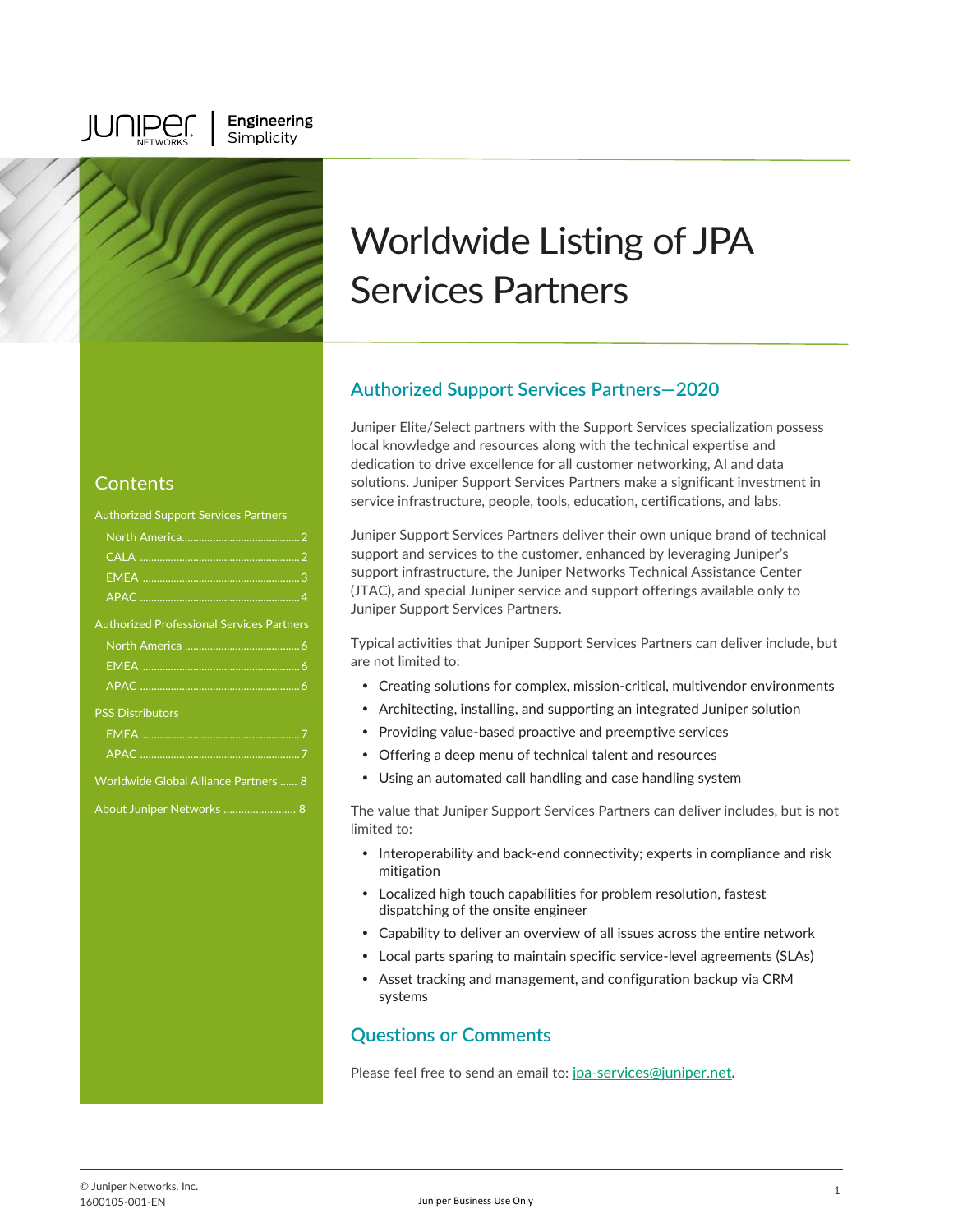#### **North America**

- Bell Aliant Ngn
- Blueally (Formerly Jma)
- Cadre Computer Resources Co.
- Carousel Industries of North America
- Centracomm Communications, Ltd.
- Charter Telecom
- Cladirect, Inc.
- Computex, Inc.
- Copper River Information Technology LLC
- Digital Connections Inc.
- Edge Communications, Inc.
- Infradata Inc.
- Insight Direct USA, Inc.
- Integration Partners Corporation
- Intercloud Systems
- Kudelski Security (Milestone Systems)
- Level 3 Communications
- Netrix LLC (Maron Structured Communications)
- Networks Group, Inc.
- Nexum, Inc.
- Nexus A Dimension Data Company
- Optiv Security, Inc.
- Qos Servicos de Sistemas de Redese Informatica Ltda.
- Siscotec Chile Spa
- Siscotec Del Peru S.A.C.
- Skyline Technology Solutions
- Virtualarmor LLC
- Walker & Associates, Inc.
- Xeta Technologies

### **CALA**

- Actar Connectivity Engenharia de Telecomunicações
- Axians Networks Ltd
- Baud Telecom Company
- Binário Distribuidora de Equipamentos Eletronicos Ltda.
- Bntpro Bilgi Ve Iletisim Ltd. Sti.
- $\bullet$  Rt
- BtFrance
- Coherencia en Redes S.R.L.
- Cylk Soluções em Informática Ltda.
- Dalisa Sac (Infosec Peru)
- Dispositivos Moviles S.A. De C.V. (Formerly Negocios Moviles Corporativos)
- Hynet S.A. (2005)
- Novomerc Latin America
- Q&C Ingenieria Ltda.
- Siscotec Paraguay S.R.L.
- Siscotec Security S.R.L.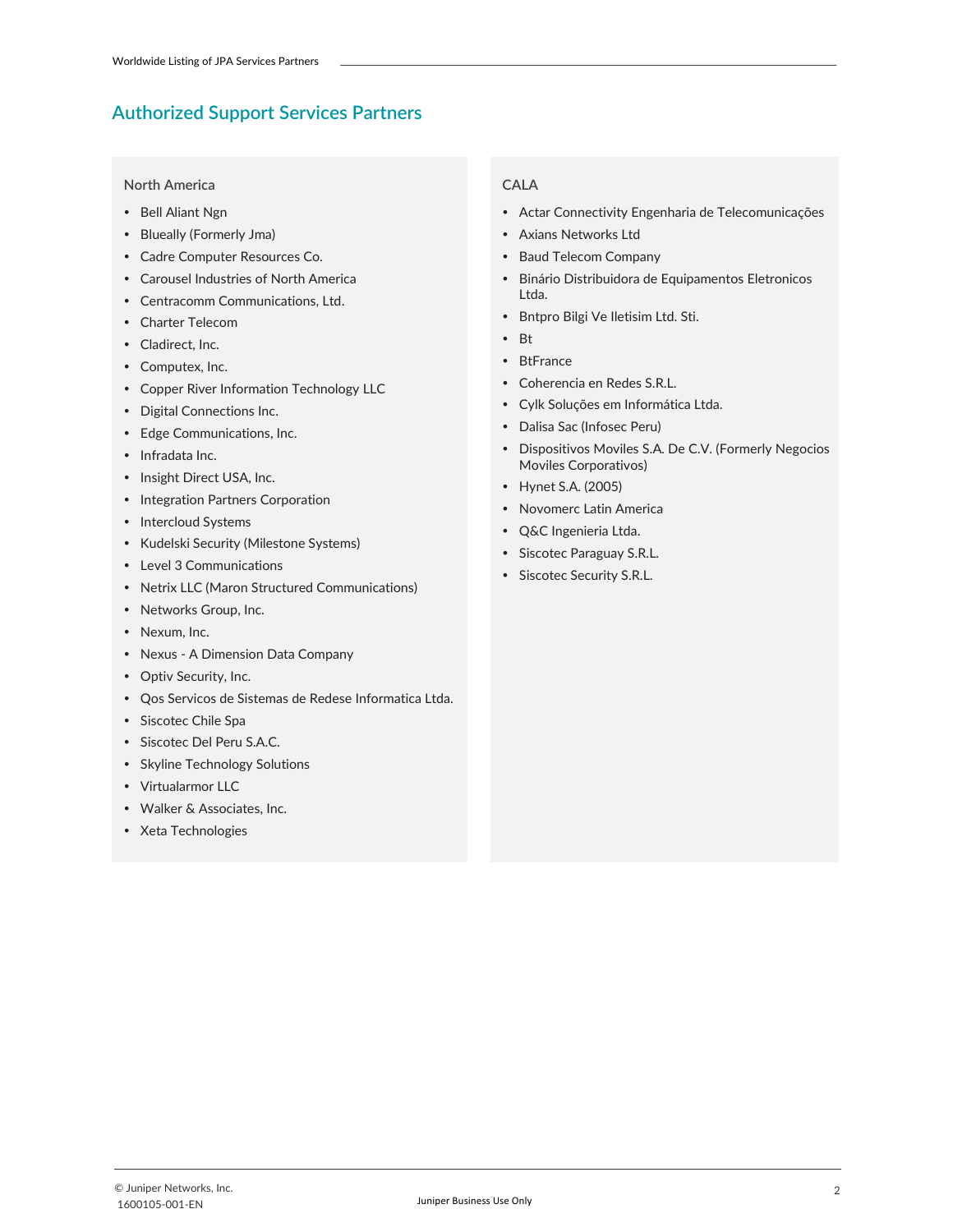#### **EMEA**

- Advanced Technologies
- Agile Networks Ltd.
- Alpha Data Processing LLC
- Amt Group
- Arlan SI Llp
- Axians Networks & Solutions Gmbh (Germany)
- Axians Spain
- Beta IT Dubai
- Bezeq International
- Bynet Data Communications Ltd.
- Circular Informationssysteme GmbH
- Combridge SRL (T-Systems Affiliate)
- Commverge Solutions Ltd.
- Commverge Solutions (Singapore) Pte Ltd.
- Commverge Technologies Holdings (Asia) Inc.
- Comp S.A.
- Comsource
- Comtec Information(Formerly Inzent)
- Concentrade
- Core2Africa
- D-Link Taiwan Corp
- Daisy Corporate Services Trading Ltd.
- Diverse
- Elisa Santa Monica Oy
- France Telecom (Orange Business Services)
- Fujitsu Services Ltd.
- GCC Computers Ltd.
- Gentel Telekomunikasyon San. Ve Dis Tic. Ltd. Sti.
- Hardware.Com
- I.T.D. Solutions S.P.A.
- IGX EMEA (Eplus formerly but now back to IGX)
- Indra Sistemas, S.A.
- Indra Soluciones De Ti Slu
- Infoguard
- Infradata BV
- Infradata Germany
- Infradata Ltd.
- Infradata NV
- Infradata Polska
- Inline Technologies

#### **EMEA**

- Inovasys
- Interdata
- Layer3 Ltd.
- Lutech SpA
- Maticmind S.P.A.
- MDS Computers
- Mintly
- Munisys
- NCR (for T-Systems Only!)
- NCR Nederland NV
- Netnordic Communication AS
- Netnordic Se
- Netnordic Solutions AB
- Netnordic Solutions AS
- Network Logic Sweden (nLogic)
- Network Solutions and Services (Nss)
- Network Utilities (Systems) Ltd.
- Networker Kft.
- Networking Solutions & Service
- Neurosoft
- Ngworx
- Nlogic AS
- Nomios (Infradta Group)
- NTT United Kingdom Ltd. (Previously Dimension Data Network Services Ltd.)
- NXO (France)
- Oasis Communications Technologies
- Obs And Obiane (Link with France Telecom Sa)
- Orange Cyber Defense AB
- Orange Cyber Defense BV
- Orange Cyber Defense NV
- Oy LM Ericsson AB
- Partner Communications Company Ltd.
- Premier Systems Pvt.
- Proact Deutschland GmbH (previously Teamix)
- Proximus
- PT. Ericsson Indonesia
- Quanza
- Saga D.O.O. Beograd
- Santa Monica Networks AS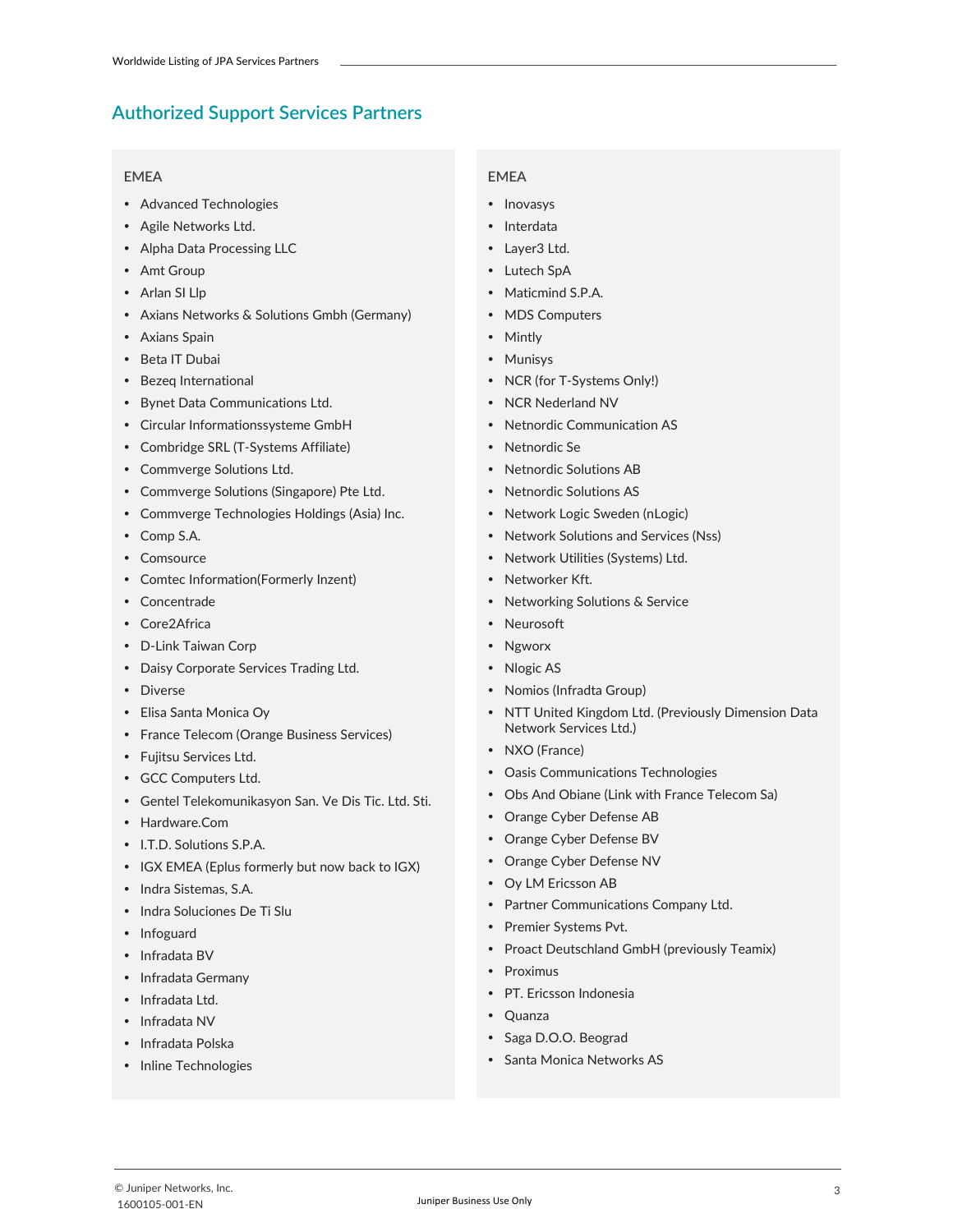#### **EMEA**

- Saudi Egyptian Logistics and Electronics Company (Salec)
- Servicios Avanzados De Tecnología S.A. (Satec)
- SFR Business Solutions
- Sirti SpA
- Smartcom Bulgaria AD
- Smartcom D.O.O.
- Step Logic LLC
- Swisscom Solutions AG
- T-Systems (Deutsche Telekom AG (T-Systems International GmbH))
- Taldor Communications Ltd.
- Teamnetcom Ltd.
- Technoserv
- Telefonica Soluciones
- Telenor Impli (formerly Network Services)
- Telent
- Telent Technology Services Ltd.
- Telia Cygate Oy Finland
- Telindus Isit
- Telindus S.A.
- Telonic GmbH
- Texor Srl
- Three6Five
- Unicom-Telecom D.O.O. Beograd
- Vosko Networking BV
- Wasko S.A.
- Wins Co., Ltd.
- Xantaro
- Xantaro UK Ltd.

- Airstar (M) Bhd.
- Alphawest Services Pty Ltd.
- Au
- Beijing Cvanguard Technology Development Co., Ltd.
- Beijing Microshield Technology Co., Ltd.
- Beijing Ncloud Technology Co., Ltd.
- Beijing Topnew Info & Tech Co., Ltd.
- Comlinx Pty Ltd.
- Commverge Solutions (Malaysia) Sdn Bhd
- Commverge Solutions Philippines Inc.
- Datacipher
- Eknow Technology Co., Ltd.
- Fujitsu Limited
- Gazi Communications
- Gntel Inc.
- Guangzhou Ericsson Communications Services
- Guangzhou Zhibang Communication Technology Co., Ltd.
- Hangzhou Web-Service Technology Co., Ltd.
- Hauman Technologies Corp.
- Hitachi Solutions
- Icraft Co., Ltd.
- ICT Networks Pty Ltd.
- Inno-Tech Network & Service, Inc.
- Inspira Enterprise India Pvt. Ltd.
- Intechnology Distribution Pty Ltd.
- Itochu Techno Solutions A. K. A. CTC
- J's Communication Co. Ltd.
- Keells Business Systems Limited (Aka Kbsl)
- LG CNS (Formerly N-Sys)
- LU HWA Technology Co., Ltd.
- M/S Orange Business Services India Technology Pvt. Ltd.
- Mesiniaga Berhad
- Micro Distributing Intl Inc.
- Nanjing Ericsson Panda Communication Company Ltd.
- NEC Networks & System Integration Corp.
- Nera Philippines Inc.
- Nera Telecommunications Ltd.
- Netsolutions Australia Pty Ltd.
- Netsoultech Co., Ltd.
- Network Solutions an IBM Company
- Neubits Pte Ltd.
- Nissho Electronics Corp.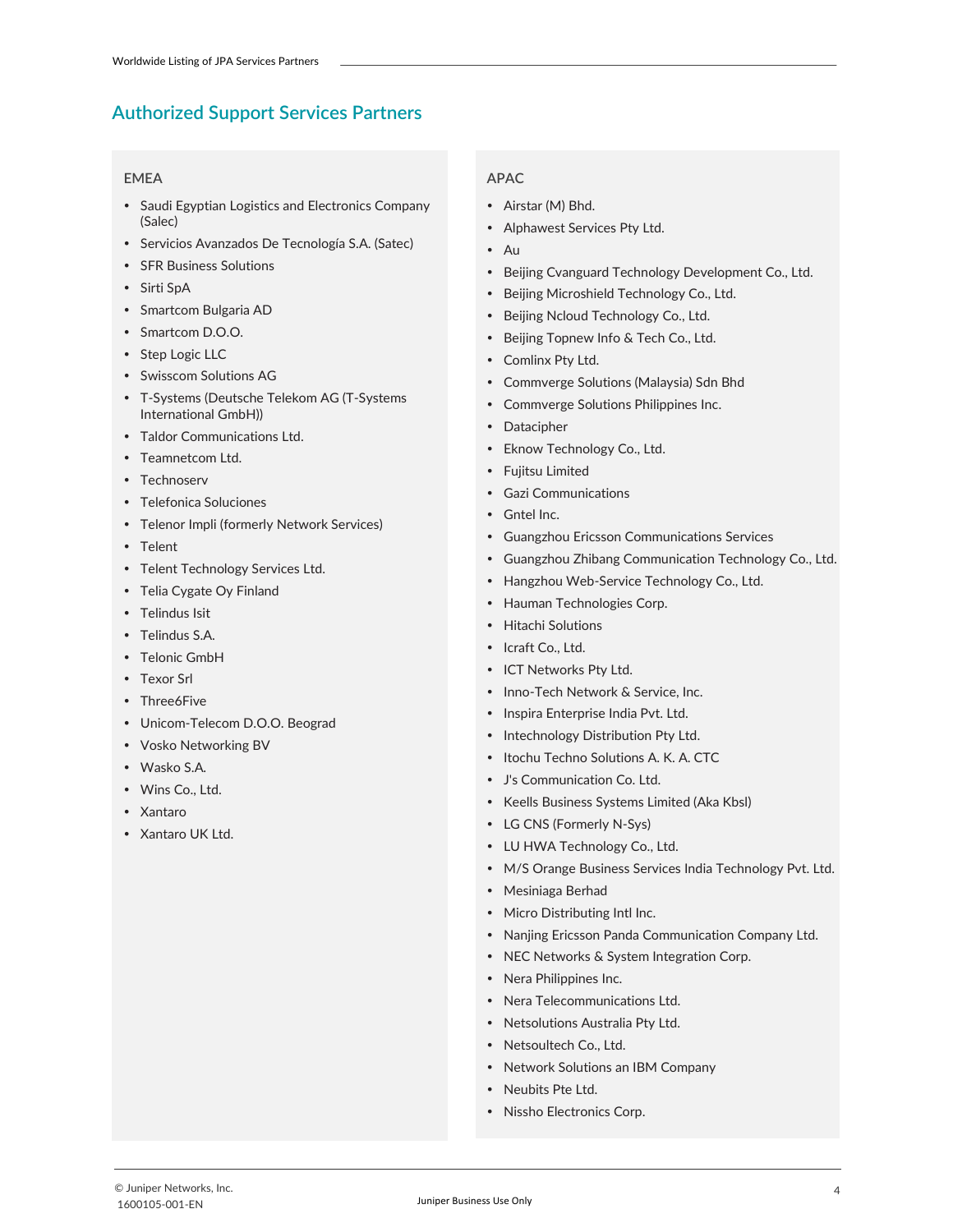- NOX Co., Ltd.
- NTT (Malaysia) Solutions Sdn Bhd
- NTT (Singapore) Pte Ltd.
- NTT (Thailand) Ltd.
- NTT Communications Corporation
- One Communications
- Orange Business Services Australia
- Orange Business Services Hong Kong Ltd.
- Orange Business Services India Pte Ltd.
- Orange Business Services Japan Co., Ltd.
- Orange Business Services Singapore Pte Ltd.
- Pplus Visions Company Ltd.
- PT IP Networks Solusindo
- PT Lintas Teknologi
- PT MTM
- PT NEC Indonesia
- PT Nera Indonesia
- PT NTT Indonesia
- Samsung SDS Co., Ltd.
- Samsungsds
- Sangsangin Co., Ltd. (formerly Texcell-Netcom)
- SB C&S
- SCSK Corporation (Sumisho Computer Systems)
- Shanghai Eetong Guangda Information Technology Co., Ltd.
- Shanghai Holdfast
- Shanghai Holdfast Sci. & Tech Co., Ltd.
- Shanghai Ridge Computer Technology Co., Ltd.
- Shanghai Zhanxin Information Technology Development Co., Ltd. (Zxtac)
- Shenzhen Link Botong Technology Co., Ltd.
- Shenzhen Tianyuan Jinhe Technology Co., Ltd.
- Smartnet Technology
- SV Technologies JSC
- Targus Technologies
- Targus Technologies Pvt. Ltd.
- Telstra Australia
- Two Degrees New Zealand Ltd.
- Uniadex, Ltd.
- Unnet Systems Inc.
- VIS Networks Pvt Ltd.
- Vodatel Holdings Ltd.
- Wins Co., Ltd.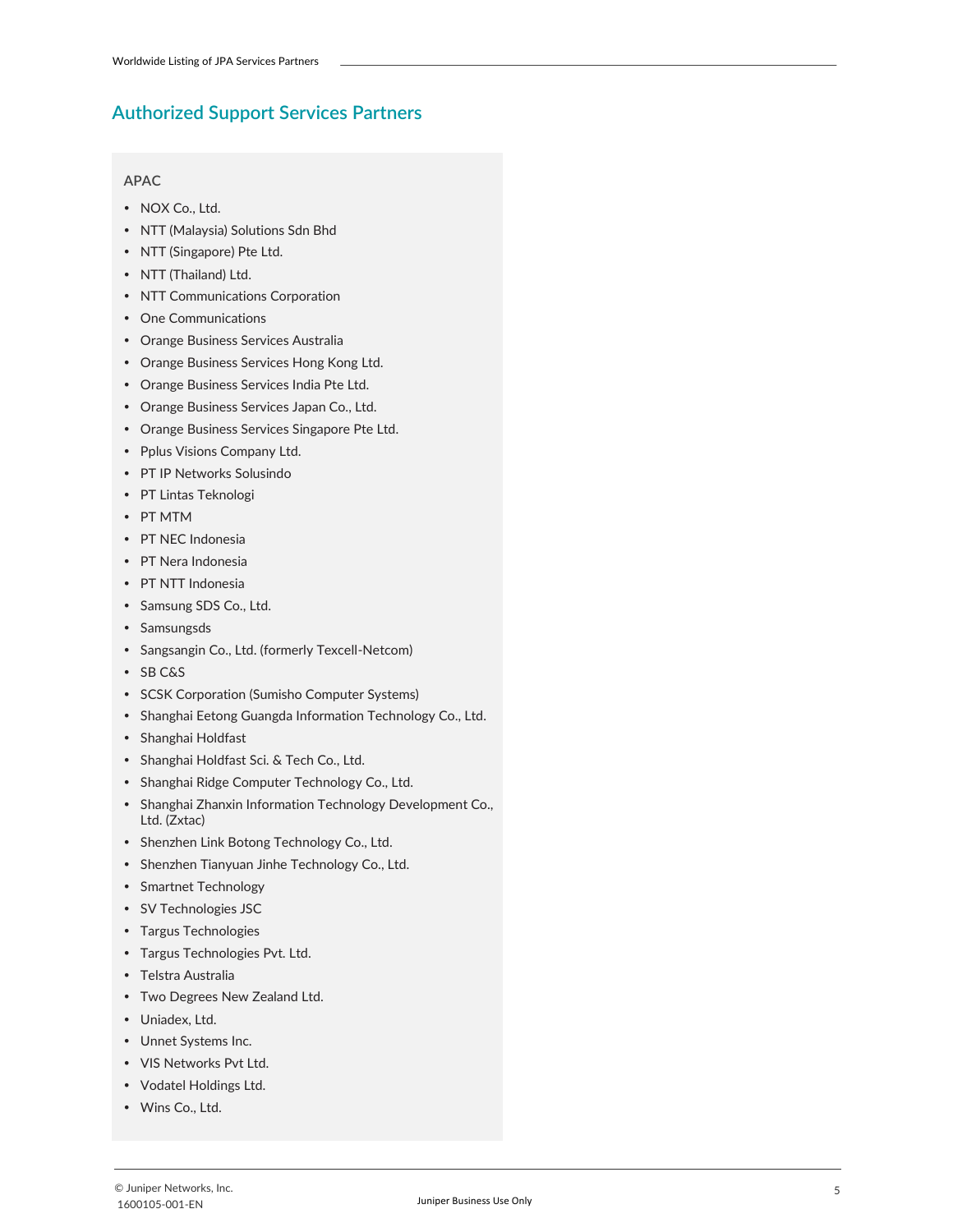### **Authorized Professional Services Partners**

Juniper Elite partners with the Professional Services specialization possess local knowledge and resources, with the professional services expertise and dedication to drive excellence for all customer networking solutions. Juniper Professional Services Partners must pass a comprehensive annual audit, ensuring the highest levels of expertise, knowledge, and commitment.

Typical activities that Juniper Professional Services Partners can deliver include, but are not limited to:

- Experts in plan-design-implement
- Proactive network assessments
- Network conversions and migrations
- Proof of concept testing

Adopting and deploying emerging technologies

The value that Juniper Professional Services Partners can deliver includes, but is not limited to:

- Fixed-price, fixed-scope offerings
- Speedy time to market
- Very competitive price points
- Fast time to market for new services
- Minimized business risk for conversions and deployments

#### **North America**

- Adaptive Communications LLC (Acquired by Optiuve Security)
- Atrion Communication Resources
- Binario Distribuidora de Equipamentos Eletronicos Ltda.
- Blue Chip Tek, Inc.
- Centracomm Communications, Ltd.
- Cladirect, Inc.
- Cladirect, Panama, Inc.
- Computex, Inc.
- Copper River Information Technology LLC
- Corus360
- Intervision
- Kovarus Inc.
- Right Systems, Inc.
- Sacramento Technology Group, LLC
- SDN Essentials
- Serro, LLC
- Skyline Network Engineering LLC
- Slait Consulting, LLC
- Structured Communication Systems, Inc.
- Synercomm, Inc.
- Technica Corporation
- Tig (Aka Pc Specialist)
- Trace3
- Universal Data Inc.
- Vandis Inc.
- Walker & Associates, Inc.

### **EMEA**

- Alpha Data Processing LLC
- Axians Networks & Solutions GmbH (Germany)
- Axians Networks Ltd.
- Bntpro Bilgi ve Iletisim Ltd. Sti.
- COMP S.A.
- Comsource S.R.O
- Inline Technologies
- Interdata
- Saudi Egyptian Logistics & Electronics Comp. (Salec)
- Orange Cyber Defense BV
- Orange Cyber Defense NV
- Ab Orange Cyber Defense AB
- Telent Technology Services Ltd.
- Telia Cygate Oy Finland
- Telonic GmbH
- Wasko
- Xantaro
- Xon Systems (Pty) Ltd.

- Commverge Solutions (Malaysia) Sdn. Bhd.
- Commverge Solutions Ltd.
- CTC Technology Corp.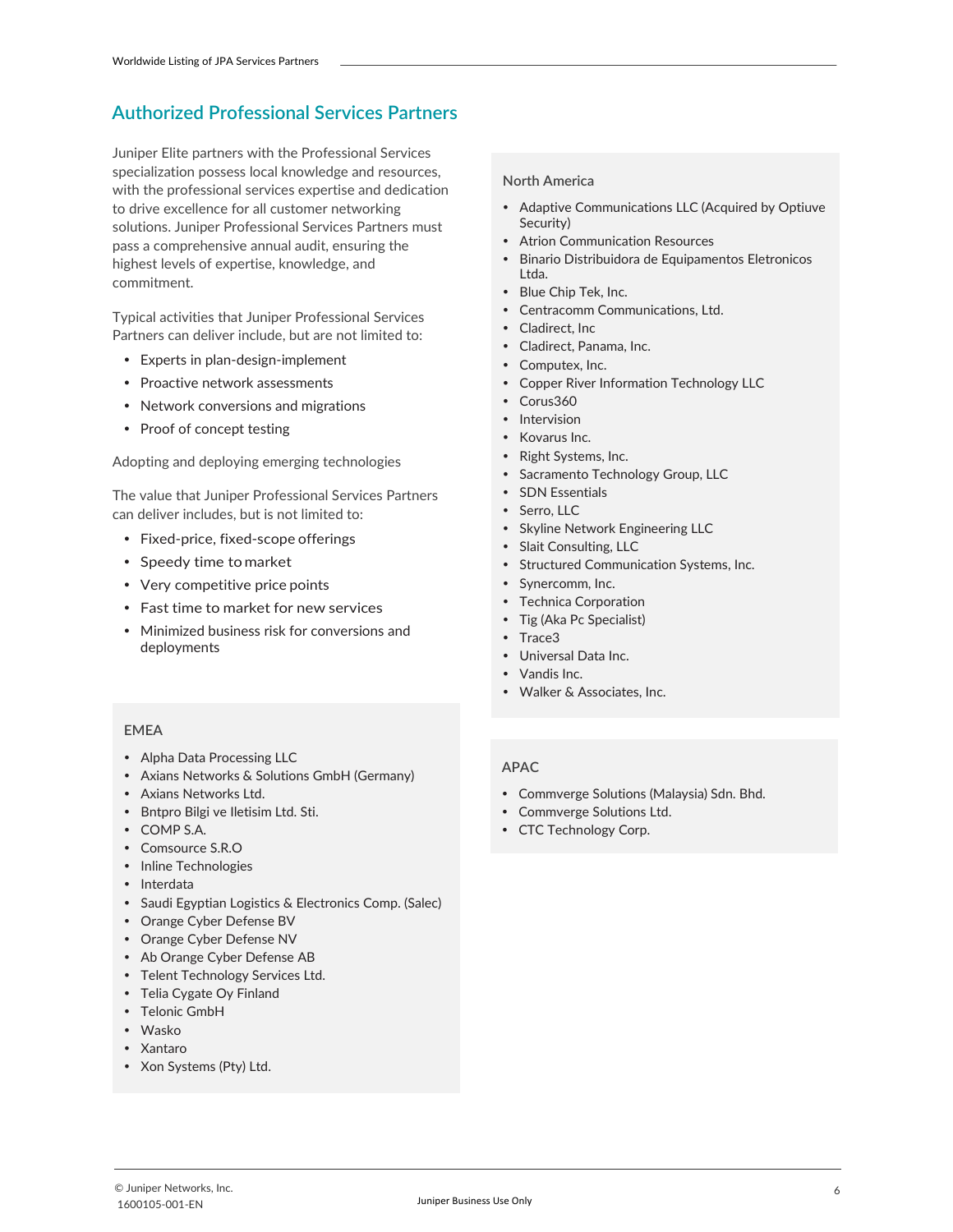### **PSS Distributors**

#### **EMEA**

- Clico (PSS Disti)
- MCS IT Distribution Ltd.
- Nuvias BV
- Nuvias Deutschland GmbH
- Nuvias Global Services Ltd.
- Nuvias Norway AS
- Nuvias SAS
- Nuvias SRL
- Prolink Mumessillik IC VE Dis Ticaret A.S
- Relnet (PSS Disti)
- Tech Data Ltd. (previously Avnet/TS Europe)

- Cyberworld
- DataOne Asia Co., Ltd. (PSS Disti)
- Dawning Technology
- Exclusive Networks Sales India Private Ltd.
- Hitachi Solutions (a.k.a. Hitachi SAS)
- Ingram Micro India
- Ingram Micro Thailand Ltd.
- Ingram Micro Asia Ltd. (Singapore) (PSS Disti)
- Ingram Micro China Ltd.
- Ingram Micro Malasya Sdn. Bhd.
- Insung Digital Co. Ltd.
- J's Communication Co. Ltd.
- Netcore Network Communication Corp.
- PT. Westcon Group (PSS Disti)
- Redington Distribution Pte Ltd.
- Redington India Ltd.
- SB C&S
- Sciens (Formerly JDS)
- SiS International Ltd.
- Synnex Technology International (HK) Ltd.
- Unitech Computer Co., Ltd.
- VSTECS Pericomp Sdn. Bhd.
- Westcon Group (Thailand) Co., Ltd.
- Westcon Solutions China
- Westcon Solutions Pte Ltd. (PSS Disti)
- ADG National Investment and Technology Development Corp.